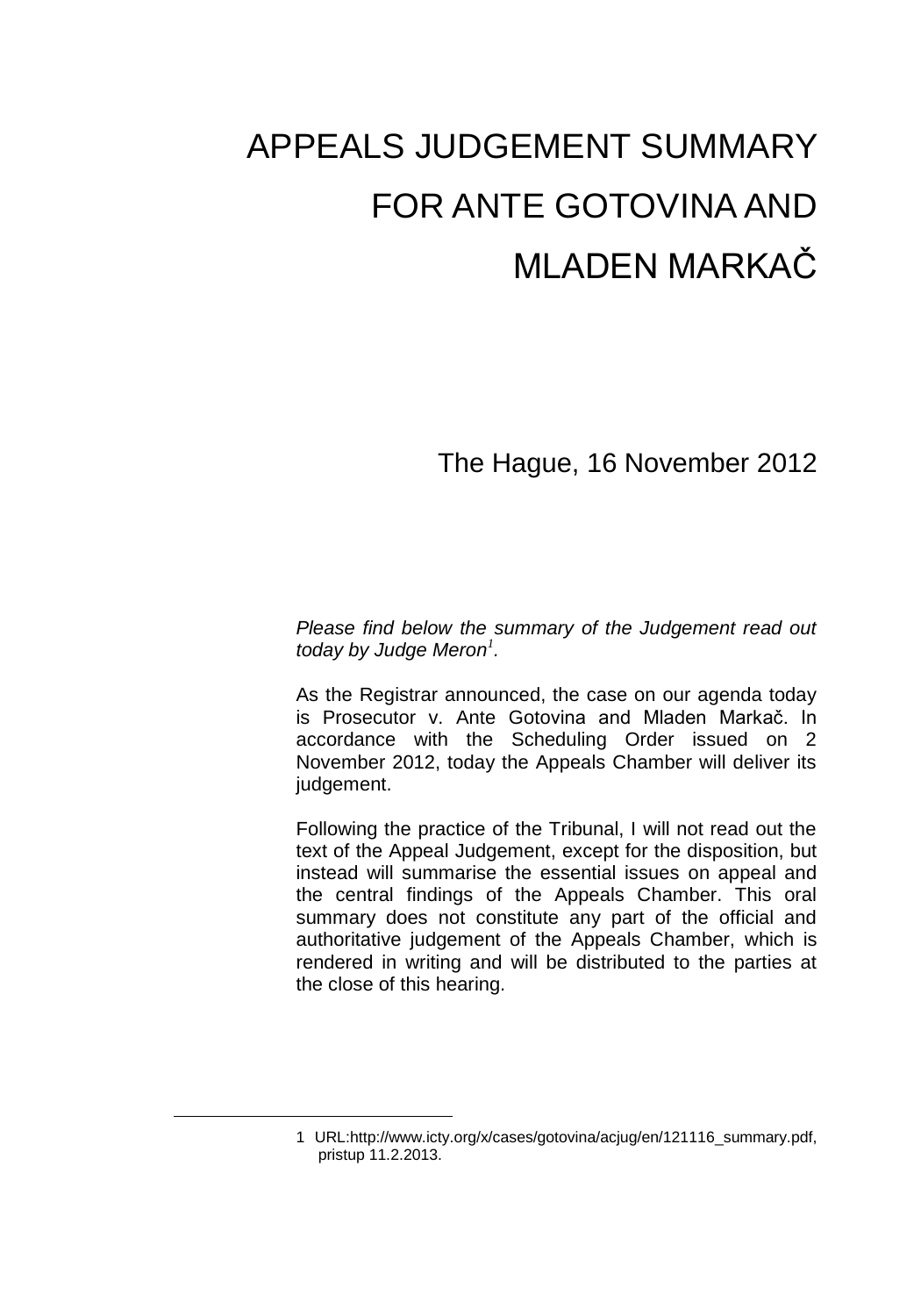## *Background of the Case*

This case concerns events that occurred from at least July 1995 to about 30 September 1995 in the Krajina region of Croatia. During this period, Croatian leaders and officials initiated "Operation Storm", a military action aiming to take control of territory in the Krajina region.

During the period relevant to the Indictment, Mr. Gotovina was a Colonel General in the Croatian Army or "HV", the commander of the HV's Split Military District, and the overall operational commander of Operation Storm in the southern portion of the Krajina region. The Trial Chamber concluded that Mr. Gotovina shared the objective of and significantly contributed to a Joint Criminal Enterprise, or "JCE", whose common purpose was to permanently remove the Serb civilian population from the Krajina region, by ordering unlawful artillery attacks on Knin, Benkovac, and Obrovac and by failing to make a serious effort to prevent or investigate crimes committed by his subordinates against Serb civilians in the Krajina. The Trial Chamber found Mr. Gotovina guilty, pursuant to both the first and third forms of JCE, of crimes against humanity and of violations of the laws or customs of war. He was sentenced to 24 years of imprisonment.

During the period relevant to the Indictment, Mr. Markač was the Assistant Minister of the Interior and Operation Commander of the Special Police in Croatia. The Trial Chamber found that Mr. Markač shared the objective of and significantly contributed to a JCE, whose common purpose was to permanently remove the Serb civilian population from the Krajina region, by ordering an unlawful artillery attack on Gračac and by creating a climate of impunity through his failure to prevent, investigate, or punish crimes committed by members of the Special Police against Serb civilians. The Trial Chamber found Mr. Markač guilty, pursuant to the first and third forms of JCE, of crimes against humanity and violations of the laws or customs of war. He was sentenced to 18 years of imprisonment.

The Trial Chamber acquitted the third Accused, Ivan Čermak, of all charges against him.

Mr. Gotovina submitted four grounds of appeal and Mr. Markač submitted eight grounds of appeal. Both of the Appellants challenge their convictions in their entirety. Mr.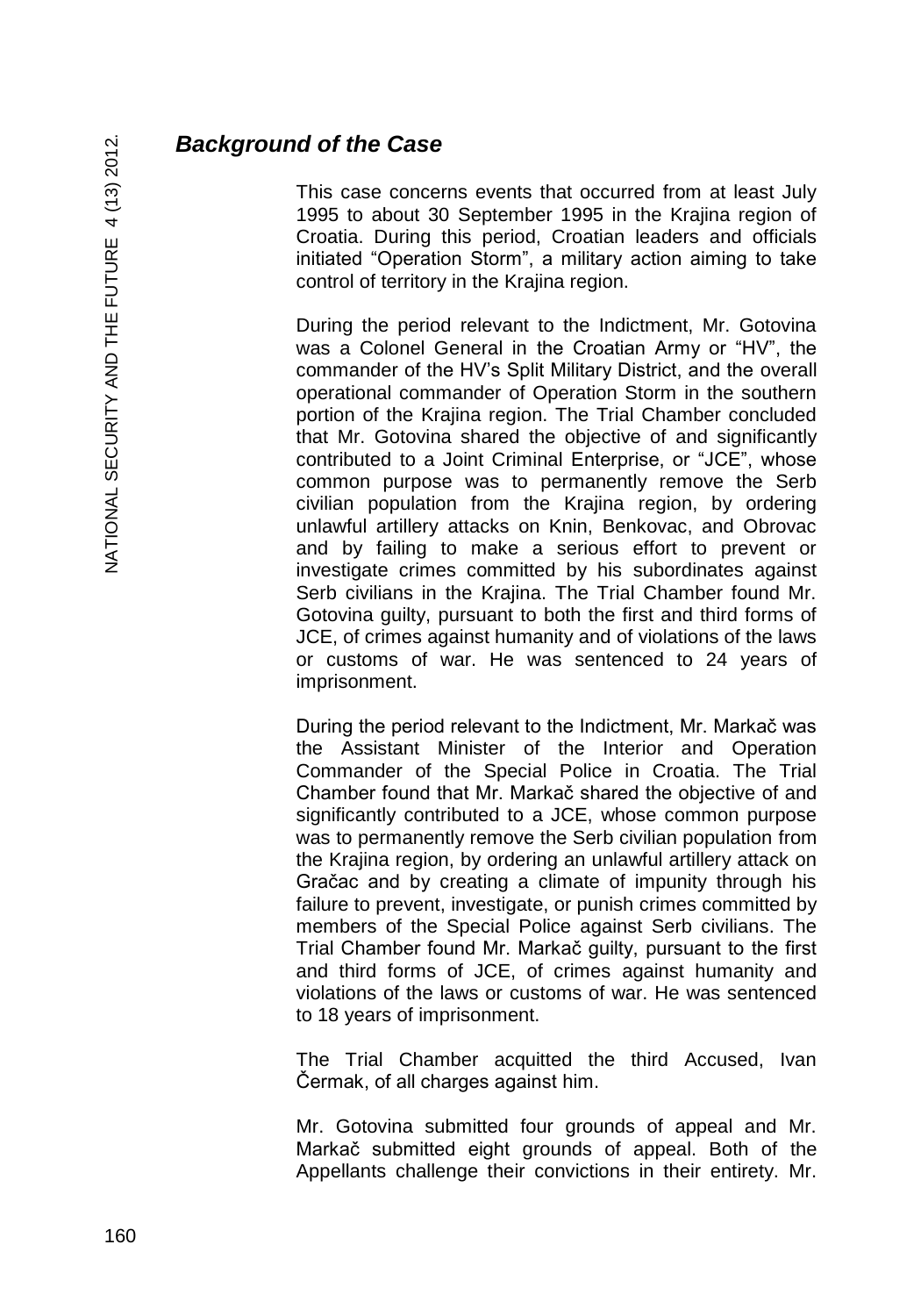Markač also challenges his sentence. The Appeals Chamber now turns to the Appellants' contentions, addressing first their submissions regarding unlawful artillery attacks and the existence of a JCE.

# MLADEN MARKAČ *Grounds of appeal*

#### *Unlawful Artillery Attacks and Existence of a JCE*

Mr. Gotovina, in his First and Third Grounds of Appeal, and Mr. Markač, in his First and Second Grounds of Appeal, in part, submit that the artillery attacks on Knin, Benkovac, Obrovac, and Gračac, or the "Four Towns", were not unlawful and that without a finding that the artillery attacks were unlawful, the Trial Chamber's conclusion that a JCE existed cannot be sustained.

The Prosecution responds that the Trial Chamber did not err in finding either that unlawful artillery attacks against the Four Towns took place or that a JCE existed.

The Appeals Chamber recalls that the Trial Chamber concluded that the Appellants were members of a JCE whose common purpose was to permanently remove Serb civilians from the Krajina by force or threat of force. The Trial Chamber's conclusion that a JCE existed was based on its overall assessment of several mutually-reinforcing findings. The Appeals Chamber, Judge Agius and Judge Pocar dissenting, considers that the touchstone of the Trial Chamber's analysis concerning the existence of a JCE was its conclusion that unlawful artillery attacks targeted civilians and civilian objects in the Four Towns, and that these unlawful attacks caused the deportation of large numbers of civilians from the Krajina region.

The Trial Chamber's finding that the artillery attacks on the Four Towns were unlawful was heavily premised on its analysis of individual impact sites within the Four Towns, which I will refer to as the "Impact Analysis". This Impact Analysis was in turn based on the Trial Chamber's finding a 200 metre range of error for artillery projectiles fired at the Four Towns, which I will refer to as the "200 Metre Standard". Based on this range of error, the Trial Chamber found that all impact sites located more than 200 metres from a target it deemed legitimate served as evidence of an unlawful artillery attack. In identifying legitimate targets, the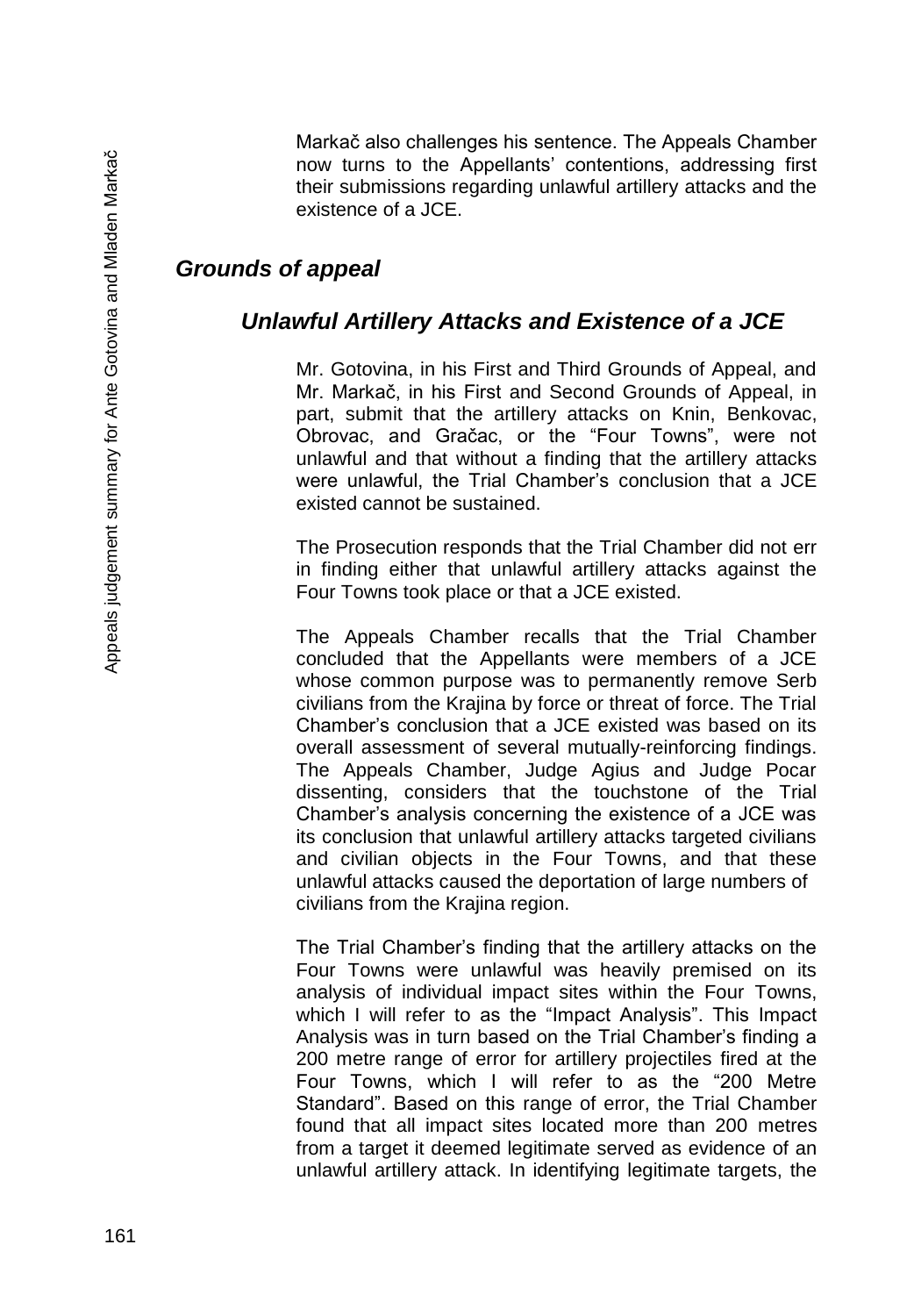Trial Chamber took into account, in part, its finding that the HV could not identify targets of opportunity, such as moving police or military vehicles, in the Four Towns.

The Appeals Chamber unanimously holds that the Trial Chamber erred in deriving the 200 Metre Standard. The Trial Judgement contains no indication that any evidence considered by the Trial Chamber suggested a 200 metre margin of error, and it is devoid of any specific reasoning as to how the Trial Chamber derived this margin of error. The Trial Chamber considered evidence from expert witnesses who testified as to factors, such as wind speed and air temperature, that could cause variations in the accuracy of the weapons used by the HV against the Four Towns, and the Trial Chamber explicitly noted that it had not received sufficient evidence to make findings about these factors with respect to each of the Four Towns. In its Impact Analysis, however, the Trial Chamber applied the 200 Metre Standard uniformly to all impact sites in each of the Four Towns.

In these circumstances, the Appeals Chamber is unanimous in finding that the Trial Chamber erred in adopting a margin of error that was not linked to the evidence it received.

With respect to targets of opportunity in the Four Towns, the Appeals Chamber holds that the Trial Chamber did not err in determining that the HV had no ability to strike targets of opportunity in the towns of Benkovac, Gračac, and Obrovac. However, the Appeals Chamber notes that the Trial Chamber was presented with, and did not clearly discount, evidence of targets of opportunity in the town of Knin. In this context, the Appeals Chamber, Judge Agius and Judge Pocar dissenting, holds that the Trial Chamber erred in concluding that attacks on Knin were not aimed at targets of opportunity.

The Appeals Chamber, Judge Agius and Judge Pocar dissenting, recalls that, while the Trial Chamber considered a number of factors in assessing whether particular shells were aimed at lawful military targets, the distance between a given impact site and the nearest identified artillery target was the cornerstone and organising principle of the Trial Chamber's Impact Analysis. The Appeals Chamber, Judge Agius and Judge Pocar dissenting, holds that the Trial Chamber's errors with respect to the 200 Metre Standard and targets of opportunity are sufficiently serious that the conclusions of the Impact Analysis cannot be sustained.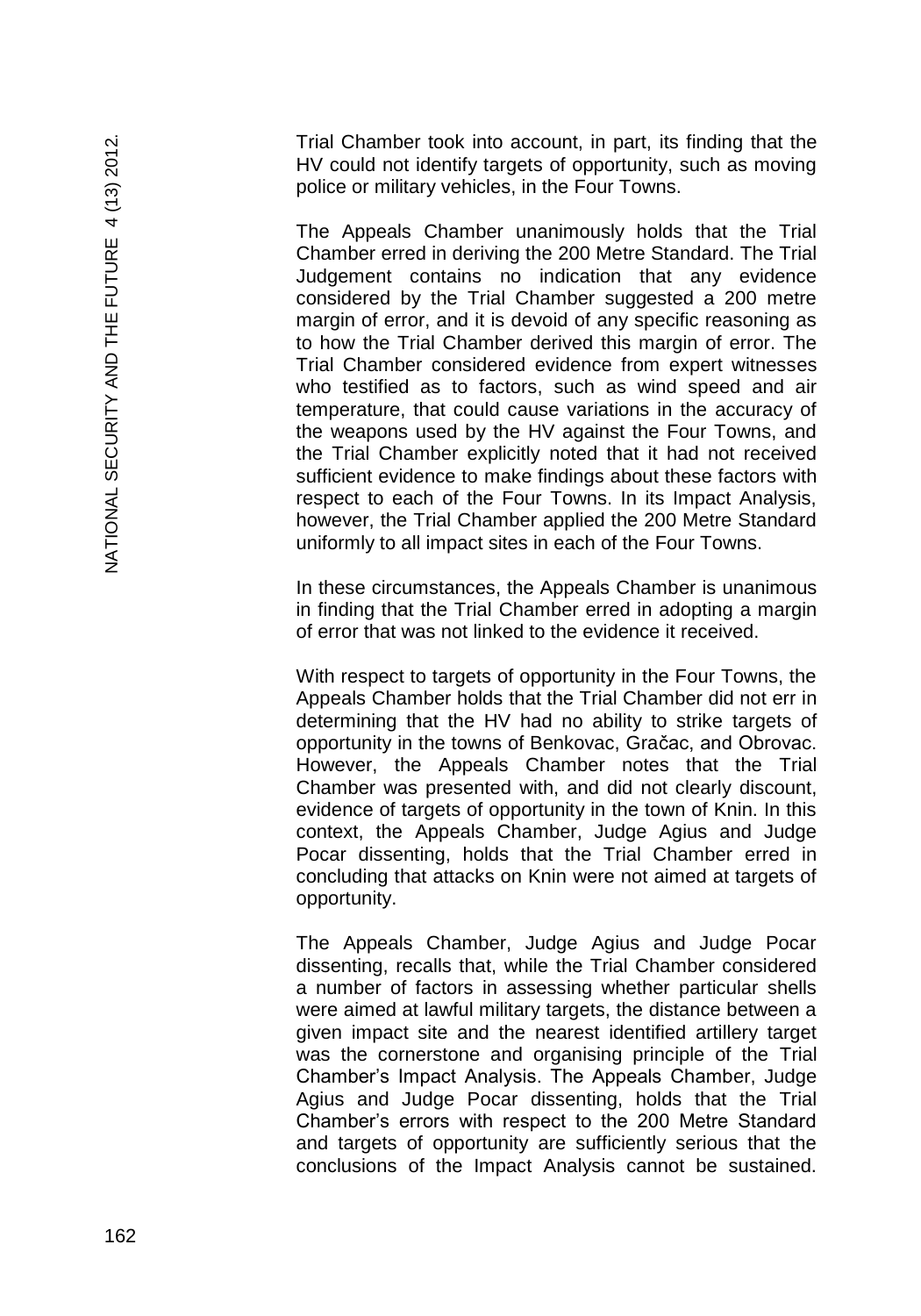Although the Trial Chamber considered additional evidence in finding that the attacks on the Four Towns were unlawful, the Appeals Chamber, Judge Agius and Judge Pocar dissenting, holds that, absent the Impact Analysis, this remaining evidence is insufficient to support a finding that the artillery attacks on the Four Towns were unlawful.

In view of the foregoing, the Appeals Chamber, Judge Agius and Judge Pocar dissenting, finds that no reasonable trial chamber could conclude beyond reasonable doubt that the Four Towns were subject to unlawful artillery attacks. Accordingly, the Appeals Chamber, Judge Agius and Judge Pocar dissenting, grants Mr. Gotovina's First Ground of Appeal, in part, and Mr. Markač's Second Ground of Appeal, in part, and reverses the Trial Chamber's finding that the artillery attacks on the Four Towns were unlawful.

With respect to liability via JCE, the Appeals Chamber observes that the Trial Chamber's conclusion that a JCE existed was based on its overall assessment of several mutually-reinforcing findings, but the Appeals Chamber, Judge Agius and Judge Pocar dissenting, considers that the Trial Chamber's findings on the JCE's core common purpose of forcibly removing Serb civilians from the Krajina rested primarily on the existence of unlawful artillery attacks against civilians and civilian objects in the Four Towns. While the Trial Chamber also considered evidence concerning the planning and aftermath of the artillery attacks to support its finding that a JCE existed, it explicitly considered this evidence in light of its conclusion that the attacks on the Four Towns were unlawful. Furthermore, the Trial Chamber did not find that either of the Appellants was directly implicated in Croatia's adoption of discriminatory policies.

In these circumstances, having reversed the Trial Chamber's finding that artillery attacks on the Four Towns were unlawful, the Appeals Chamber, Judge Agius and Judge Pocar dissenting, considers that no reasonable trial chamber could conclude that the only reasonable interpretation of the circumstantial evidence on the record was the existence of a JCE with the common purpose of permanently removing the Serb population from the Krajina by force or threat of force.

In view of the foregoing, the Appeals Chamber, Judge Agius and Judge Pocar dissenting, grants Mr. Gotovina's First and Third Grounds of Appeal and Mr. Markač's First and Second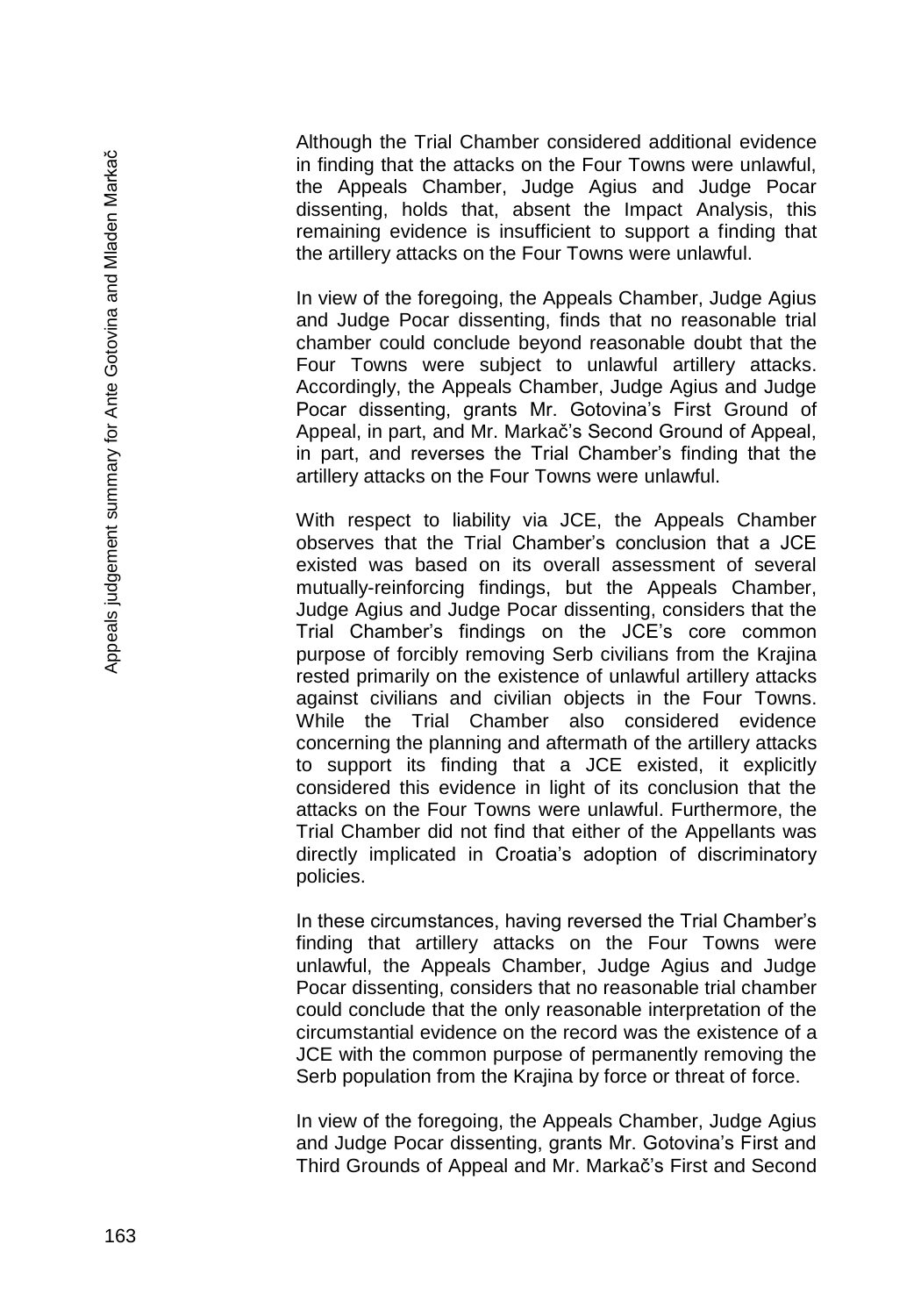Grounds of Appeal, in part, and reverses the Trial Chamber's finding that a JCE existed to permanently remove the Serb civilian population from the Krajina by force or threat of force. It is therefore unnecessary to address the Appellants' remaining contentions regarding the JCE's existence. The Appeals Chamber notes that all of the Appellants' convictions were entered pursuant to the mode of liability of JCE. All of the Appellants' convictions are therefore reversed.

#### *Convictions Under Alternate Modes of Liability*

Having quashed, Judge Agius and Judge Pocar dissenting, the Appellants' convictions, all of which were entered pursuant to the mode of liability of JCE, the Appeals Chamber now considers the submissions of the parties regarding the possibility of entering convictions under alternate modes of liability. The Appeals Chamber recalls that, in its Order for Additional Briefing of 20 July 2012, it determined that aiding and abetting and superior responsibility are the alternate modes of liability most relevant to the Trial Chamber's findings.

The Appellants challenge the Appeals Chamber's jurisdiction to enter convictions under alternate modes of liability, and assert that, in any event, the Prosecution waived its right to seek convictions under alternate modes of liability because it did not appeal the Trial Judgement.

The Appeals Chamber observes, Judge Pocar dissenting, that it has, on multiple occasions, entered convictions on the basis of alternate modes of liability. In this respect, the Appeals Chamber notes that Article 25(2) of the Statute, specifically the power it vests in the Appeals Chamber to "revise" a decision taken by a trial chamber, grants the Appeals Chamber's authority to enter convictions on the basis of alternate modes of liability.

The Appeals Chamber, Judge Pocar dissenting, is not convinced that the Appellants have presented cogent reasons requiring departure from its practice of entering convictions on the basis of alternate forms of liability in certain circumstances. The Appeals Chamber notes, however, that it will not enter convictions under alternate modes of liability where this would substantially compromise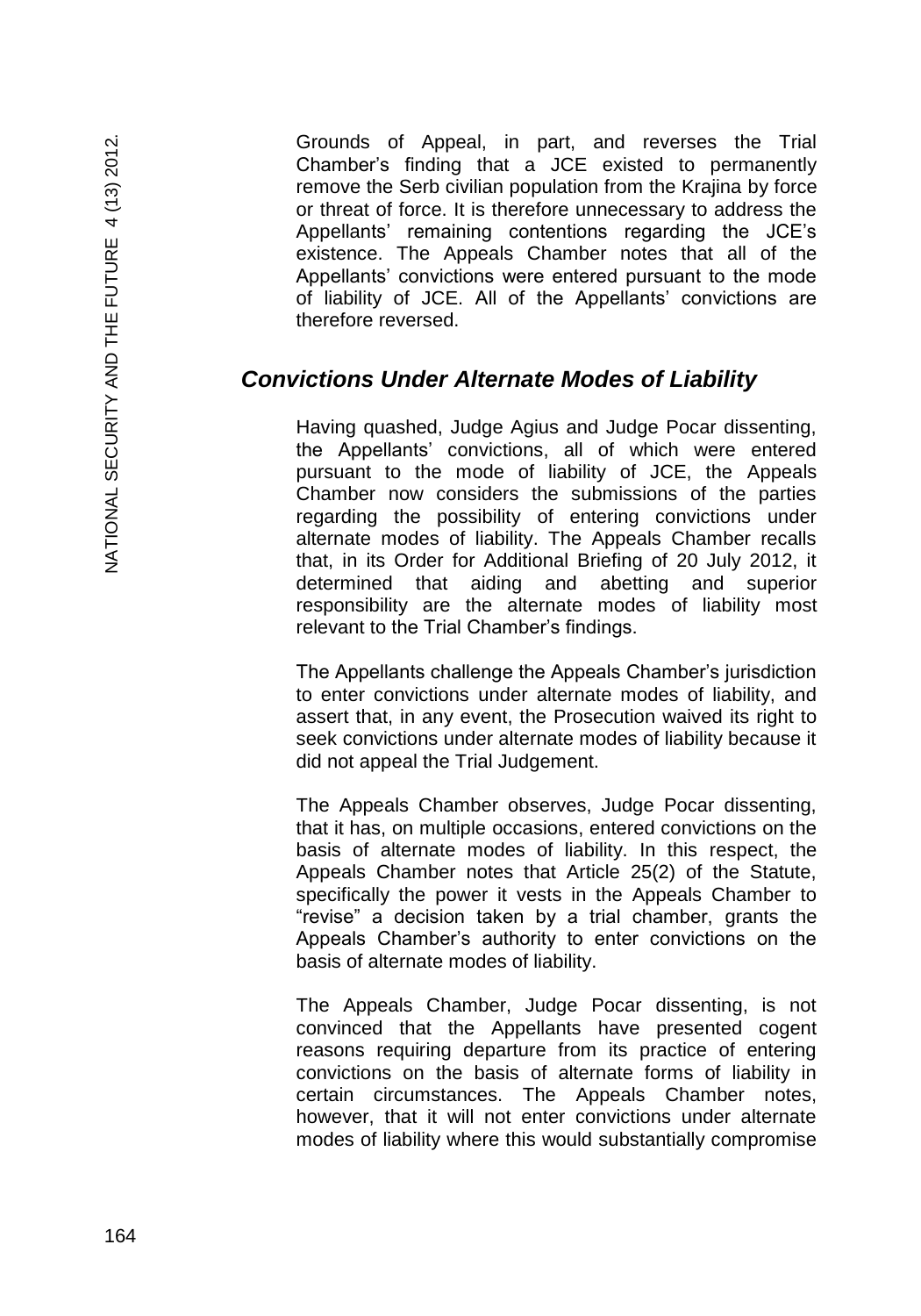the fair trial rights of appellants or exceed its jurisdiction as delineated in the Statute.

In considering whether to enter convictions pursuant to alternate modes of liability in this case, the Appeals Chamber will assess the Trial Chamber's findings and other evidence on the record de novo. The Appeals Chamber recalls that the Trial Chamber's analysis was focused on whether particular findings were sufficient to enter convictions pursuant to JCE as a mode of liability. Accordingly, the Appeals Chamber will consider, but will not defer to, the Trial Chamber's relevant analysis.

Turning first to the Appellants' liability for the artillery attacks on the Four Towns, the Appeals Chamber recalls that it has reversed, Judge Agius and Judge Pocar dissenting, the Trial Chamber's finding that the artillery attacks on the Four Towns were unlawful. The Appeals Chamber recalls the Trial Chamber's determination that in the context of the specific factual circumstances before it, it would not characterise civilian departures from towns and villages subject to lawful artillery attacks as deportation, nor could it find that those involved in launching lawful artillery attacks had the intent to forcibly displace civilians. In these factual circumstances, the Trial Chamber's reasoning would preclude finding that departures from the Four Towns concurrent with lawful artillery attacks constituted deportation. Having assessed the evidence, the Appeals Chamber agrees with the relevant analysis of the Trial Chamber, and finds that in the factual context of this case, departures of civilians concurrent with lawful artillery attacks cannot be qualified as deportation.

The Appeals Chamber further observes that given its reversal of the finding that a JCE existed and absent a finding of unlawful attacks, the Trial Judgement does not include any explicit alternative findings setting out the requisite mens rea for deportation which could be ascribed to the Appellants on the basis of lawful artillery attacks. In these circumstances, the Appeals Chamber is not satisfied that the artillery attacks the Appellants were responsible for are sufficient to prove them guilty beyond reasonable doubt for deportation under any alternate mode of liability pled in the Indictment.

Turning to Mr. Gotovina's potential responsibility under alternate modes of liability based on additional findings of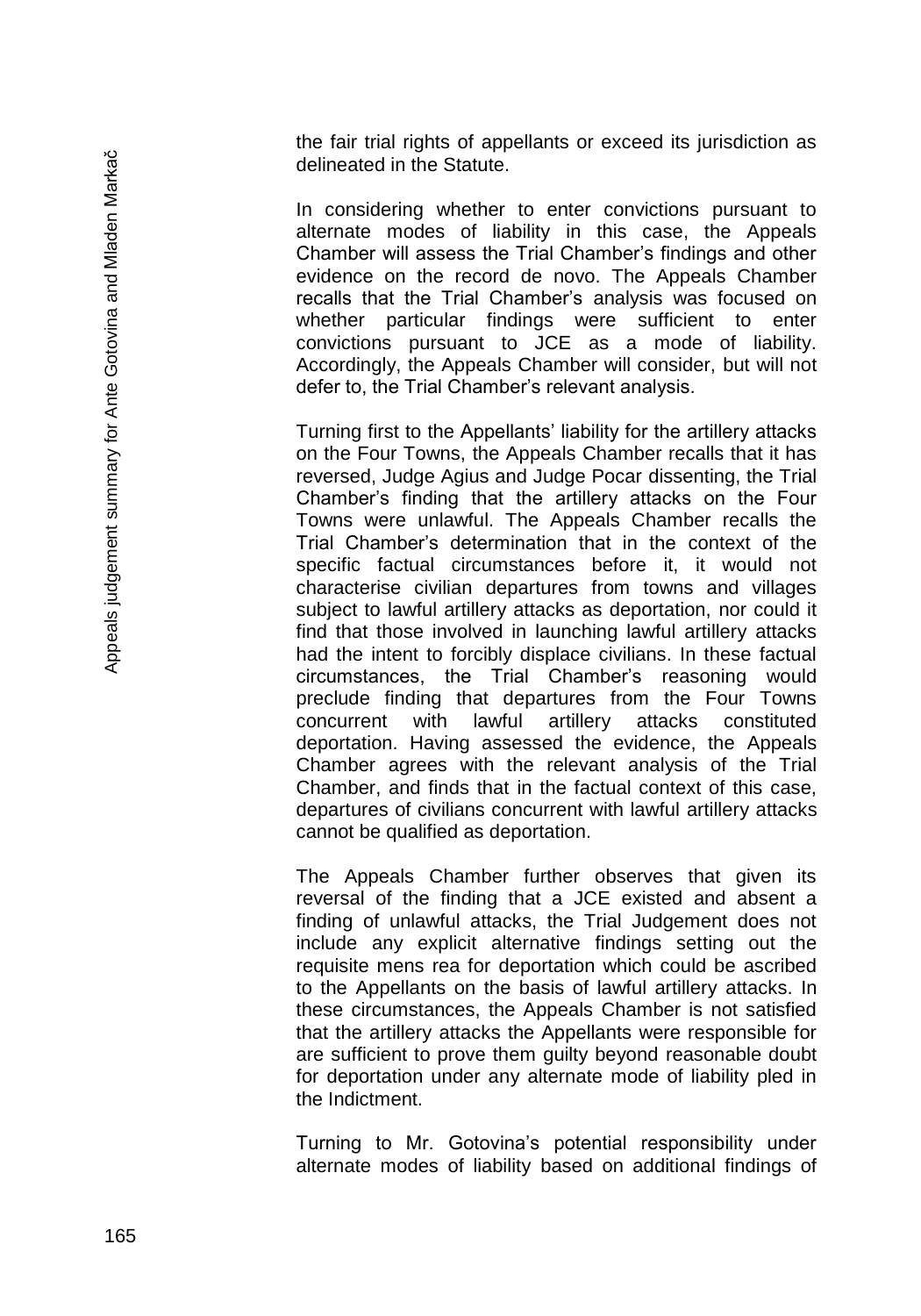the Trial Chamber, the Appeals Chamber recalls that, in addition to its findings regarding the artillery attacks on the Four Towns, the Trial Chamber found: that Mr. Gotovina was aware of crimes allegedly being committed in the Four Towns before and after the artillery attacks; that these crimes required investigation; and that Mr. Gotovina failed to follow up on the crimes. Moreover, the Trial Chamber specifically noted three "additional measures" that Mr. Gotovina could have taken, namely contacting and seeking assistance from "relevant people"; making public statements; and diverting "available capacities" towards following up on these crimes. The Trial Chamber concluded that Mr. Gotovina failed to make a serious effort to investigate the crimes and to prevent future crimes. The Appeals Chamber observes that the Trial Chamber relied on its finding of the unlawfulness of artillery attacks in assessing Mr. Gotovina's responsibility for additional conduct and failure to act.

However, the Appeals Chamber, Judge Agius dissenting, considers that the Trial Chamber's description of the additional measures that Mr. Gotovina should have taken was terse and vague, and it failed to specifically identify how these measures would have addressed Mr. Gotovina's perceived shortcomings in following up on crimes. The Appeals Chamber recalls that the Trial Chamber explicitly considered evidence that Mr. Gotovina adopted numerous measures to prevent and minimise crimes and general disorder among the HV troops under his control. The Appeals Chamber further recalls that expert testimony at trial indicated that Mr. Gotovina took all necessary and reasonable measures to maintain order among his subordinates. In this context, the Appeals Chamber, Judge Agius dissenting, considers that the evidence on the record does not prove beyond reasonable doubt that any failure to act on Mr. Gotovina's part was so extensive as to give rise to criminal liability pursuant to aiding and abetting orsuperior responsibility.

In this context, the Appeals Chamber, Judge Agius dissenting, can identify no remaining Trial Chamber findings that would constitute the actus reus supporting a conviction pursuant to an alternate mode of liability. Accordingly, the Appeals Chamber, Judge Agius dissenting, will not enter convictions against Mr. Gotovina on the basis ofalternate modes of liability.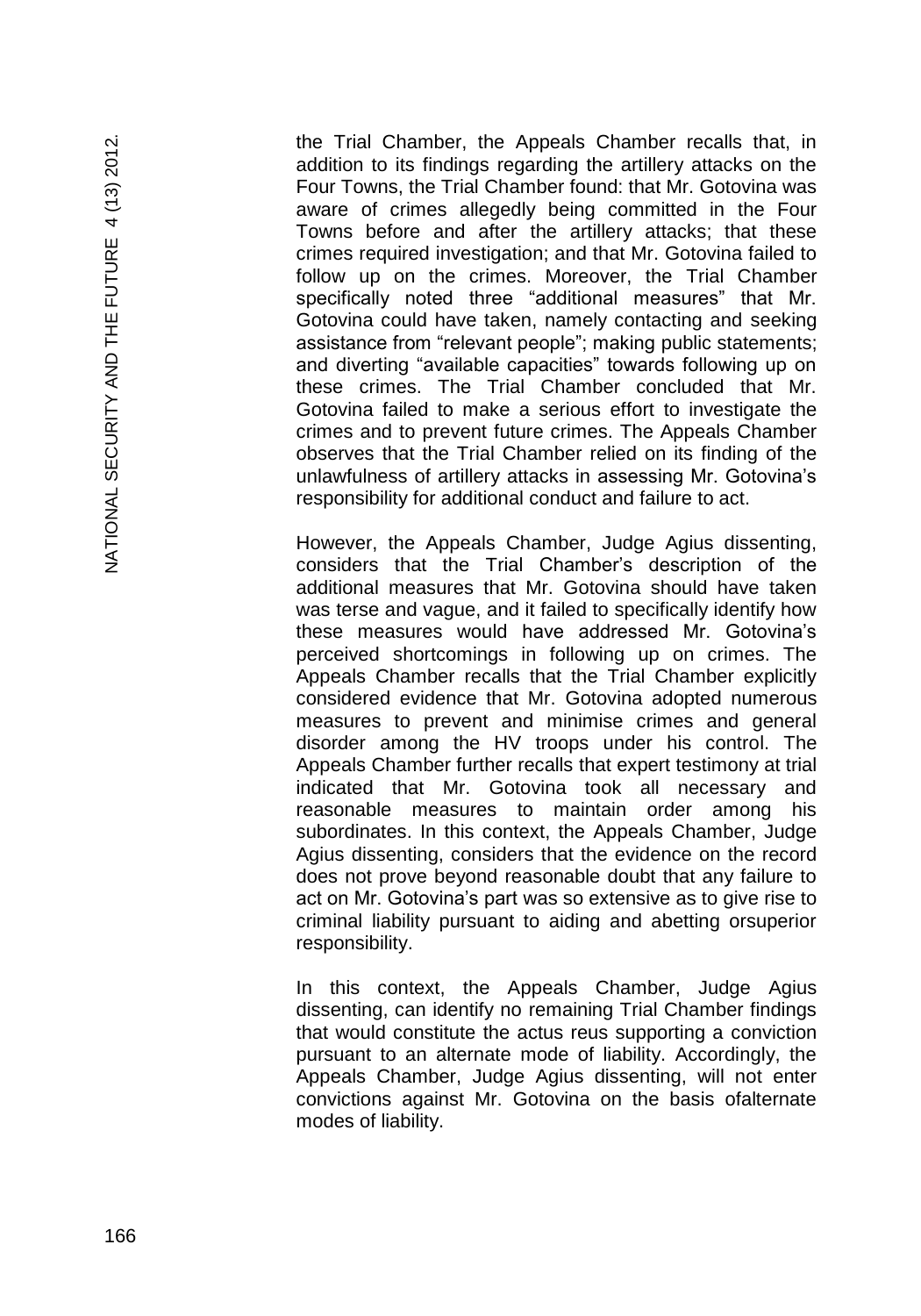Turning to Mr. Markač's potential responsibility under alternate modes of liability based on Trial Chamber findings which have not been reversed, the Appeals Chamber recalls that the Trial Chamber found that Mr. Markač failed to order investigations of alleged criminal acts committed by members of the Special Police. The Trial Chamber concluded that, through this failure to act, Mr. Markač created a climate of impunity among members of the Special Police, which encouraged subsequent crimes committed by the Special Police, including murder and destruction of property.

The Appeals Chamber notes that the Trial Chamber did not explicitly find that Mr. Markač made a substantial contribution to relevant crimes committed by the Special Police or that he possessed effective control over the Special Police. Moreover the Appeals Chamber, Judge Agius and Judge Pocar dissenting, considers that all of the Trial Chamber's findings on Mr. Markač's culpability were made in the context of its finding of unlawful artillery attacks on the Four Towns.

Consequently, the Appeals Chamber finds that the Trial Chamber did not make findings sufficient, on their face, to enter convictions against Mr. Markač on the basis of either aiding and abetting or superior responsibility. In the absence of such findings, and considering the circumstances of this case, the Appeals Chamber, Judge Agius dissenting, declines to assess the Trial Chamber's remaining findings and evidence on the record. Doing so would require the Appeals Chamber to engage in excessive fact finding and weighing of the evidence. The Appeals Chamber, Judge Agius and Judge Pocar dissenting, recalls that the existence of a JCE and unlawful artillery attacks underpin all of the material findings of the Trial Judgement. In this context, any attempt to derive inferences required for convictions under alternate modes of liability would risk substantially compromising Mr. Markač's fair trial rights.

In light of the above, the Appeals Chamber, Judge Agius dissenting, will not enter convictions against Mr. Markač on the basis of alternate modes of liability.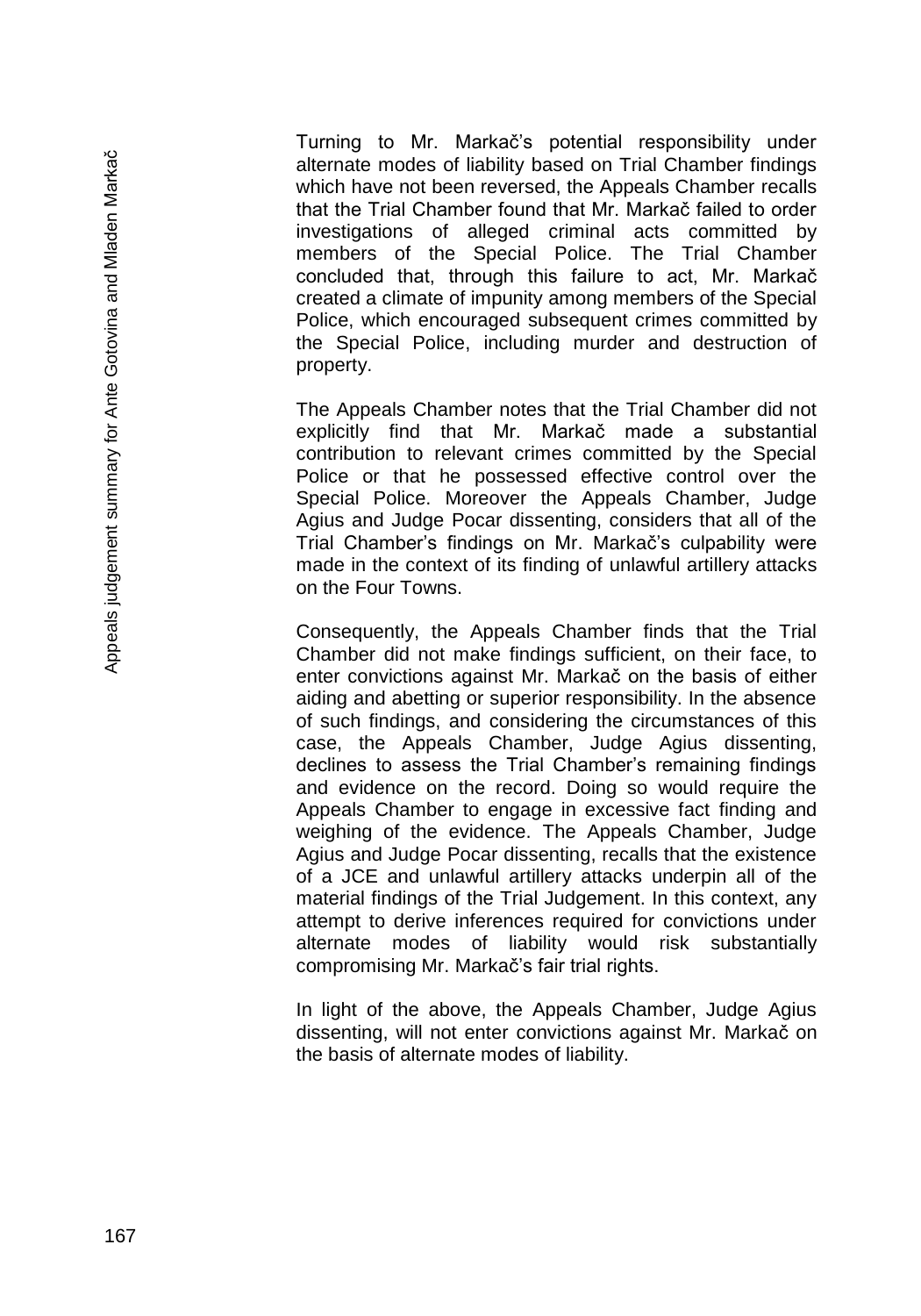### *Disposition*

I shall now read out the full operative text of the Appeals Chamber's disposition. Mr. Gotovina and Mr. Markač, will you please stand.

For the foregoing reasons, THE APPEALS CHAMBER,

PURSUANT TO Article 25 of the Statute and Rules 117 and 118 of the Rules;

NOTING the respective written submissions of the parties and the arguments they presented at the hearing of 14 May 2012;

SITTING in open session;

GRANTS, Judge Agius and Judge Pocar dissenting, Ante Gotovina's First Ground of Appeal and Third Ground of Appeal, in part; REVERSES, Judge Agius and Judge Pocar dissenting, Ante Gotovina's convictions for persecution, deportation, murder, and inhumane acts as crimes against humanity, and of plunder of public and private property, wanton destruction, murder, and cruel treatment as violations of the laws or customs of war; and ENTERS, Judge Agius and Judge Pocar dissenting, a verdict of acquittal under Counts 1, 2, 4, 5, 6, 7, 8, and 9 of the Indictment;

DISMISSES, Judge Agius and Judge Pocar dissenting, as moot Ante Gotovina's remaining grounds of appeal;

GRANTS, Judge Agius and Judge Pocar dissenting, Mladen Markač's First and Second Grounds of Appeal, in part; REVERSES, Judge Agius and Judge Pocar dissenting, Mladen Markač's convictions for persecution, deportation, murder, and inhumane acts as crimes against humanity, and of plunder of public and private property, wanton destruction, murder, and cruel treatment as violations of the laws or customs of war; and ENTERS, Judge Agius and Judge Pocar dissenting, a verdict of acquittal under Counts 1, 2, 4, 5, 6, 7, 8, and 9 of the Indictment;

DISMISSES, Judge Agius and Judge Pocar dissenting, as moot Mladen Markač's remaining grounds of appeal;